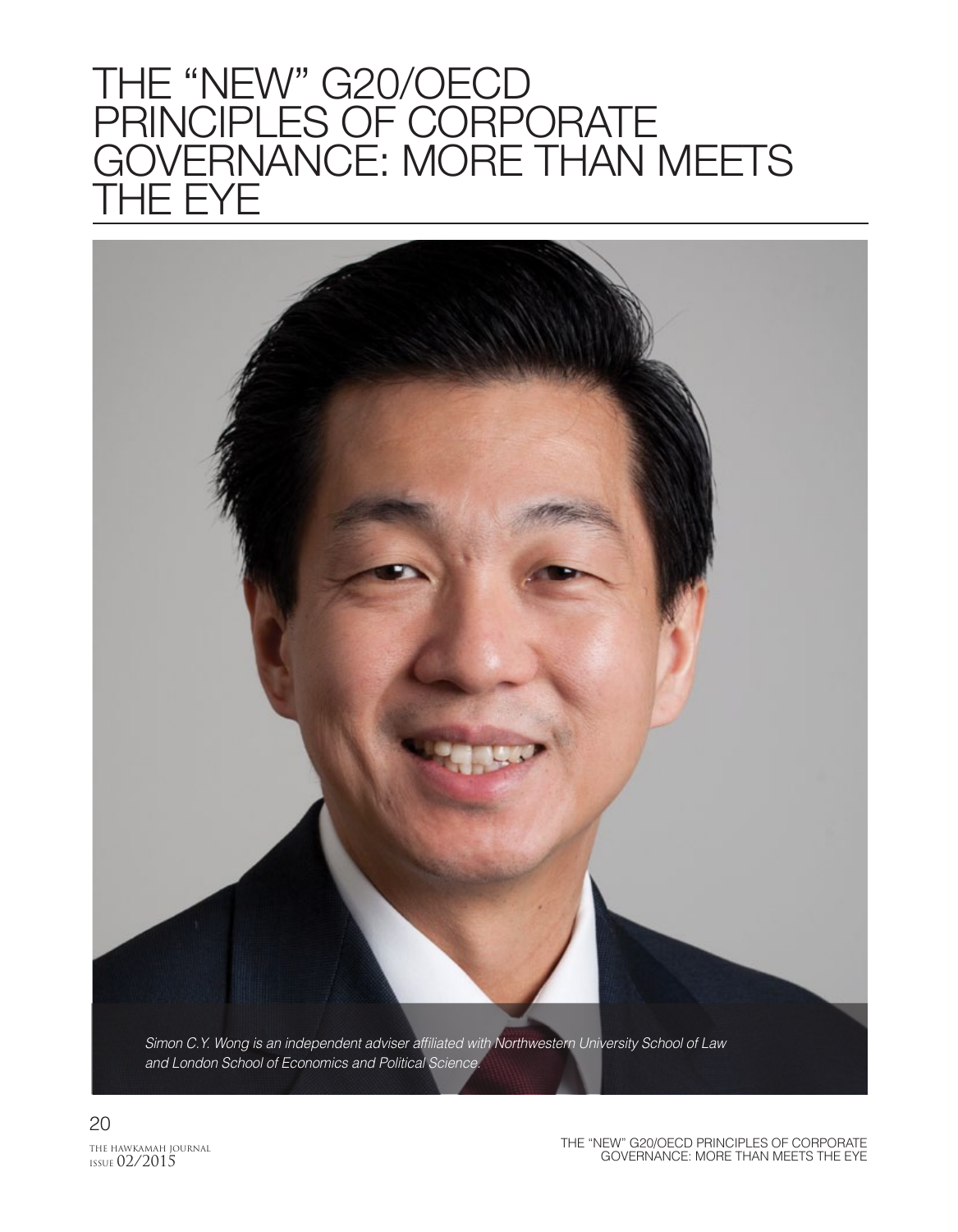The OECD Principles of Corporate Governance, adopted by the Financial Stability Board as a key standard for sound financial systems and which have influenced corporate governance regulations and best practice guidelines globally since its issuance in 1999, received a long-awaited update recently.

Last revised in 2004, the new principles have been renamed the G20/OECD Principles of Corporate Governance following an "inclusive" review in which all G20 countries were invited to participate on an equal footing with OECD member countries. Additional input was received from international organizations (such as the Basel Committee, Financial Stability Board, and World Bank), participants of regional OECD corporate governance roundtables, and other stakeholders via a public online consultation.

On the surface – particularly from the perspective of advanced economies such as the United Kingdom – the G20/OECD principles appear to be little more than an overdue catch-up exercise containing few amendments of significance. In its consultation submission to the OECD, the UK National Association of Pension Funds exhorted the Paris-based think tank to "go further and be more ambitious" or risk the revised principles becoming "out of date soon after publication."

Upon closer inspection, it is apparent that the new principles do feature a number of substantive discussions and changes, including:

- Emphasis on a robust and well-functioning regulatory framework; prominence given
- To proportionality of application;
- Expanded treatment of related party transactions (RPTs);
- Analysis of intermediation in the investment chain,

particularly the corporate governance roles of institutional investors and proxy advisors;

- Focus on the board's role in risk oversight; and
- Expanded definition of materiality

At the same time, the G20/OECD principles give only cursory attention to or omit to address certain topics that have been debated extensively in developed economies, including board diversity (particularly relating to gender), structure of executive remuneration, and "integrated" reporting. Notably, the new principles removed the reference to the concept of "one share, one vote" that was found in the 2004 version.

Perhaps attributable to the extensive involvement of governments in the review, the G20/OECD principles also contain provisions reflecting current global political priorities, for instance, pressing boards to discourage the "pursuit of aggressive tax avoidance."

Among the most notable features of the G20/OECD principles is the continued emphasis on a robust and well-functioning regulatory framework. In particular, the new principles stress the importance of "operationally independent and accountable" regulatory, supervisory, and enforcement authorities and recommend that any conflicting objectives – for example, a single agency charged with both "attracting business and sanctioning violations" – be avoided. Moreover, the G20/OECD advise governments to scrutinize the role of stock exchanges in setting, supervising, and enforcing corporate governance rules as most are now profit-maximizing enterprises.

In addition, the new principles have inserted "fairness" – alongside transparency and efficiency – as an objective of market regulation. In light of growing fears that the proliferation of trading venues in recent years has created an advantageous playing field for algorithmic traders and left many traditional investors more vulnerable to exploitation, the G20/OECD stress that stock markets "should provide fair and efficient price discovery as a means to help promote effective corporate governance."

Lastly, although the G20/OECD warn against over-regulation, they urge governments to intervene in situations where "private enforcement" is weak.

In their new incarnation, the principles give considerable prominence to the notion that corporate governance rules and best practices should be applied in a "proportional" manner, particularly as regard to company size. Among the practices that may be more applicable to larger corporations are:

- Disclosure of non-financial information in such areas as business ethics, social issues, human rights, and political donations;
- Establishment of board committees, particularly with respect to audit, risk, and remuneration;
- Investor relations function reporting directly to the board; and
- External facilitation of board evaluation

Recognizing that the continued prevalence of controlling shareholders and corporate groups around the world means that related party transactions (RPTs) will remain commonplace, the new G20/OECD principles provide further guidance on their identification, approval process, and public disclosure.

The G20/OECD recommend that RPTs be defined precisely but broadly and, to ease administrative burden, exclude immaterial transactions and recurring ones that are transacted at verifiable market terms. The new principles also sanction the approval of RPTs by independent board members or disinterested shareholders.